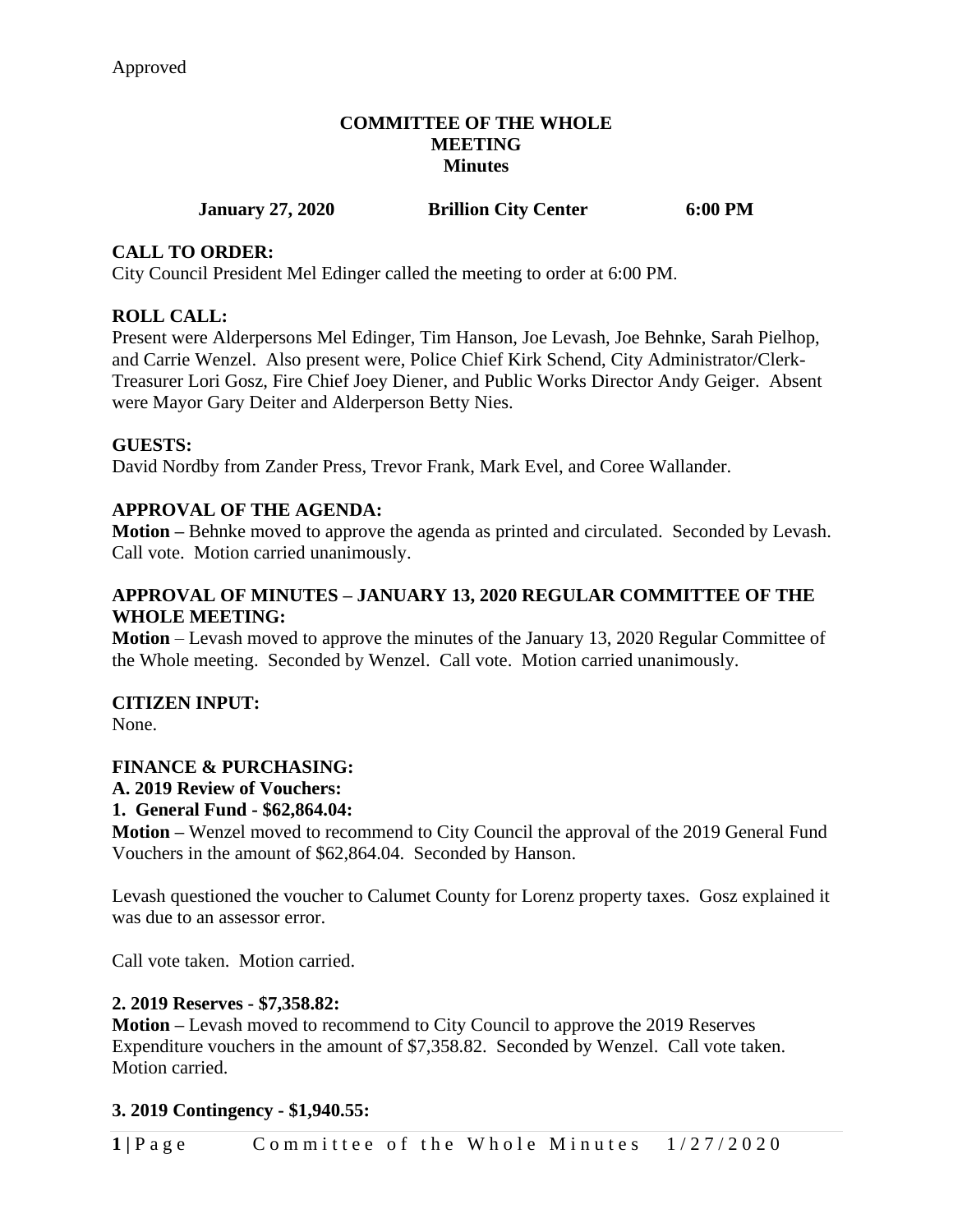**Motion –** Pielhop moved to recommend to City Council to approve the 2019 Contingency Expenditure voucher for the conceptual lot layout of the Steinfest property in the amount of \$1,940.55. Seconded by Wenzel. Call vote taken. Motion carried.

# **4. 2019 TIF Expenditures - \$484,928.20:**

**Motion –** Wenzel moved to recommend to City Council to approve the 2019 TIF Expenditure vouchers in the amount of \$484,928.20. Seconded by Levash. Call vote taken. Motion carried.

# **B. 2020 Review of Vouchers:**

# **1. 2020 General Fund - \$1,527,900.04:**

**Motion –** Wenzel moved to recommend to City Council the approval of the 2020 General Fund Vouchers in the amount of \$1,527,900.04. Seconded by Hanson.

Pielhop abstained due to the payout of Fire Department salary wages.

Call vote taken. Motion carried.

# **2. 2020 Reserves - \$557.37:**

**Motion –** Behnke moved to recommend to City Council to approve the 2020 Reserves Expenditure vouchers in the amount of \$557.37. Seconded by Hanson. Call vote taken. Motion carried.

# **3. 2019 Contingency - \$0.00:**

None.

# **4. 2020 TIF Expenditures - \$560,594.78:**

**Motion –** Levash moved to recommend to City Council to approve the 2020 TIF Expenditure vouchers in the amount of \$560,594.78. Seconded by Hanson. Call vote taken. Motion carried.

# **B. Review of License Applications:**

# **1. Operator License – New: Alexis M. Krueger, Alyssa Glaubig, Debra Braden:**

**Motion –** Wenzel moved to collectively recommend to City Council to grant an Operator License to Alexis M. Krueger, Alyssa Glaubig, and Debra Braden. Seconded by Behnke. Call vote taken. Motion carried unanimously.

# **2. Temporary Class B – Fire Dept.:**

**Motion –** Hanson moved to recommend to City Council to approve a Temporary Class B Beer License to the Brillion Fire Department for their Annual Brat Fray. Seconded by Levash. Call vote taken. Motion carried unanimously.

# **C. Review of Payroll:**

**Motion –** Wenzel moved to recommend to City Council to collectively approve the January 34, 2020 and the January 17, 2020 payroll amounts. Seconded by Pielhop. Call vote taken. Motion carried.

# **PROTECTION OF PERSONS AND PROPERTY: A. PSB Task Force Award:**